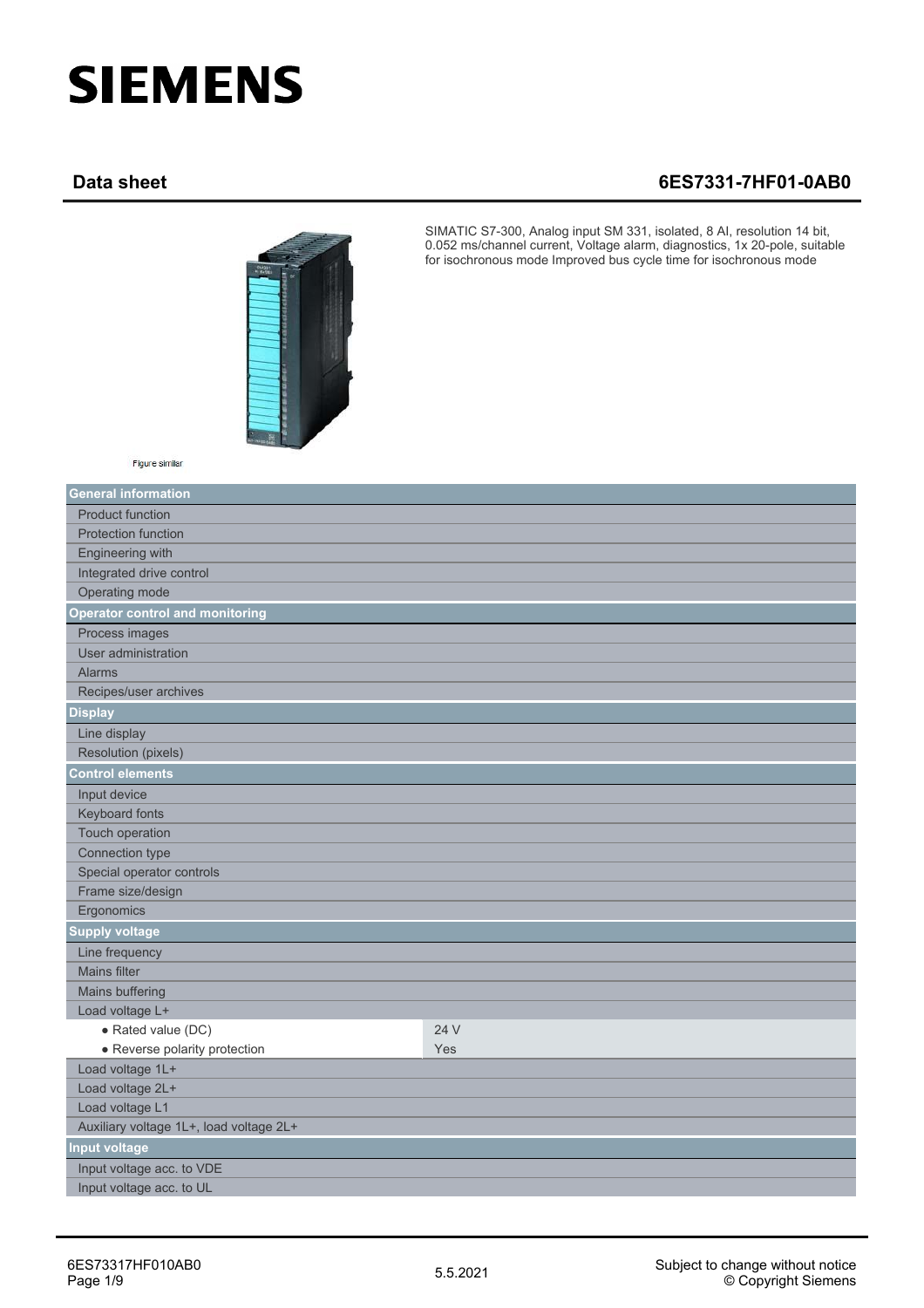| Line frequency                                          |        |
|---------------------------------------------------------|--------|
| <b>Input current</b>                                    |        |
| from load voltage L+ (without load), max.               | 50 mA  |
| from backplane bus 5 V DC, max.                         | 100 mA |
| <b>Output current</b>                                   |        |
| horizontal installation                                 |        |
| vertical installation                                   |        |
| <b>Encoder supply</b>                                   |        |
| Output current                                          |        |
| 5 V encoder supply                                      |        |
| 24 V encoder supply                                     |        |
| Additional 24 V encoder supply                          |        |
| <b>Power loss</b>                                       |        |
| Power loss, typ.                                        | 1.5 W  |
| <b>Memory</b>                                           |        |
| Work memory                                             |        |
| Working memory for additional functions                 |        |
| <b>Battery</b>                                          |        |
| Design                                                  |        |
| <b>CPU-blocks</b>                                       |        |
| DB                                                      |        |
| <b>FB</b>                                               |        |
| FC                                                      |        |
|                                                         |        |
| <b>Counters, timers and their retentivity</b>           |        |
| S7 counter                                              |        |
| <b>IEC</b> counter                                      |        |
| S7 times                                                |        |
| Data areas and their retentivity                        |        |
| Flag                                                    |        |
| <b>Address area</b>                                     |        |
| I/O address area                                        |        |
| of which distributed                                    |        |
| per integrated IO subsystem                             |        |
| Process image                                           |        |
| Subprocess images                                       |        |
| Digital channels                                        |        |
| Analog channels                                         |        |
| Addressing volume                                       |        |
| Hardware configuration                                  |        |
| Formation of potential groups                           |        |
| Module exchange                                         |        |
| Interface modules                                       |        |
| Number of DP masters                                    |        |
| Number of IO Controllers                                |        |
| Number of operable FMs and CPs (recommended)            |        |
| <b>Expansion modules</b>                                |        |
| Rack                                                    |        |
| Submodules                                              |        |
| Selection of BaseUnit for connection variants<br>PtP CM |        |
|                                                         |        |
| <b>Time of day</b>                                      |        |
| <b>Clock</b>                                            |        |
| Operating hours counter<br>Time switching clocks        |        |
|                                                         |        |
| <b>Digital inputs</b>                                   |        |
| Number of simultaneously controllable inputs            |        |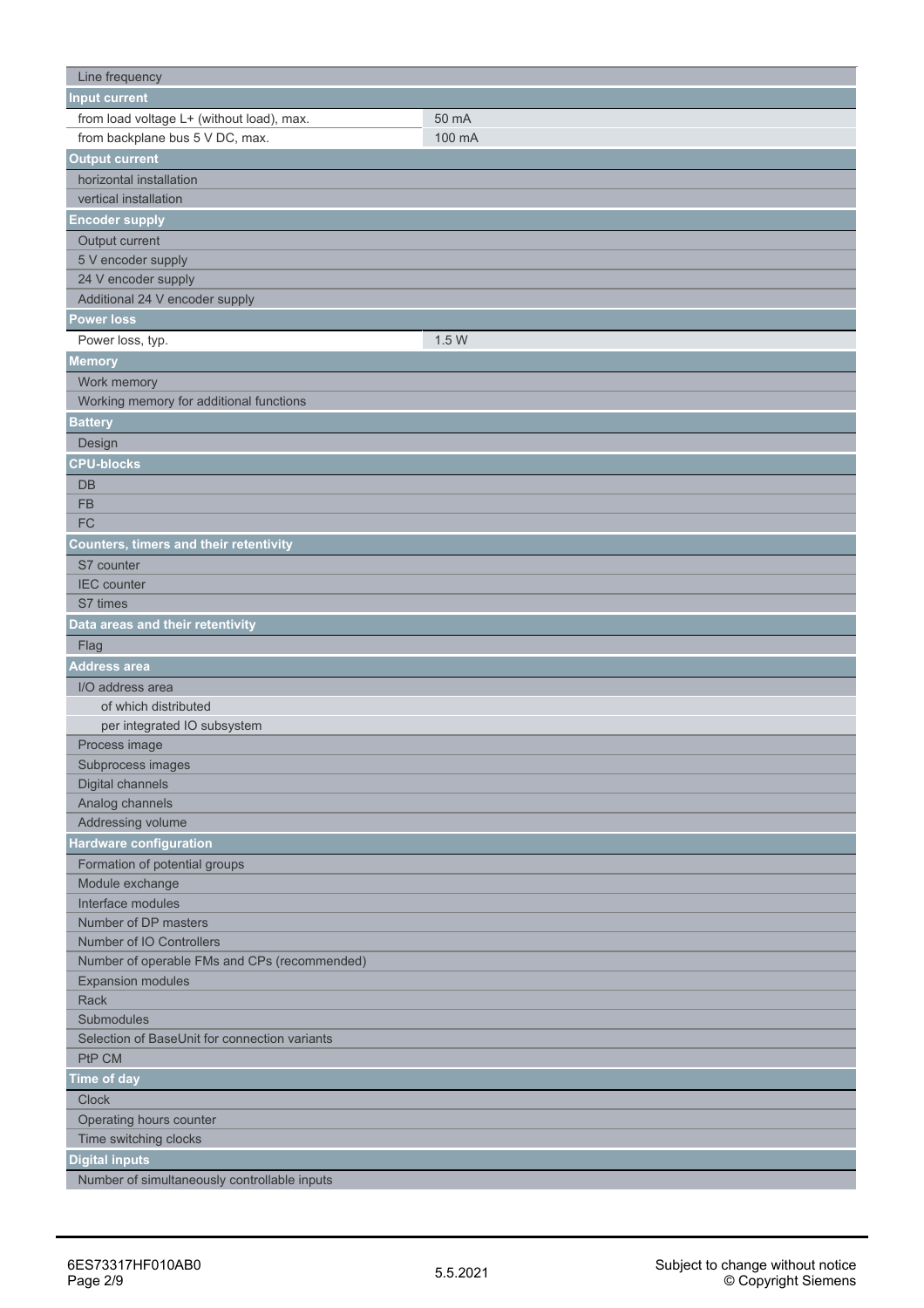| all mounting positions                                                   |                                                                  |
|--------------------------------------------------------------------------|------------------------------------------------------------------|
| horizontal installation                                                  |                                                                  |
| Digital input functions, parameterizable                                 |                                                                  |
| Input voltage                                                            |                                                                  |
| Input current                                                            |                                                                  |
| for 10 k switched contact                                                |                                                                  |
| Internal preparation time                                                |                                                                  |
| Input delay (for rated value of input voltage)                           |                                                                  |
| for standard inputs                                                      |                                                                  |
| for interrupt inputs                                                     |                                                                  |
| <b>Encoder connection</b>                                                |                                                                  |
| Connection method                                                        |                                                                  |
| <b>Digital outputs</b>                                                   |                                                                  |
| Digital output functions, parameterizable                                |                                                                  |
| Control supply voltage                                                   |                                                                  |
| Switching capacity of the outputs                                        |                                                                  |
| Load resistance range                                                    |                                                                  |
| Trend key points E                                                       |                                                                  |
| Output voltage                                                           |                                                                  |
| Output current                                                           |                                                                  |
| Output delay with resistive load                                         |                                                                  |
| Parallel switching of two outputs                                        |                                                                  |
| Switching frequency                                                      |                                                                  |
| Total current of the outputs                                             |                                                                  |
| horizontal installation                                                  |                                                                  |
| Total current of the outputs (per group)                                 |                                                                  |
| all mounting positions                                                   |                                                                  |
| horizontal installation                                                  |                                                                  |
| vertical installation                                                    |                                                                  |
| Total current of the outputs (per module)                                |                                                                  |
| all mounting positions                                                   |                                                                  |
| horizontal installation                                                  |                                                                  |
| Pulse output (passive)                                                   |                                                                  |
| Frequency output                                                         |                                                                  |
| Relay outputs                                                            |                                                                  |
| Integrated high-speed cams                                               |                                                                  |
| <b>Analog inputs</b>                                                     |                                                                  |
| Number of analog inputs                                                  | 8                                                                |
| permissible input voltage for voltage input (destruction<br>limit), max. | 20 V; 20 V DC permanent, 75 V DC for max. 1 s (duty factor 1:20) |
| permissible input current for current input (destruction<br>limit), max. | 40 mA                                                            |
| Input ranges                                                             |                                                                  |
| • Voltage                                                                | Yes                                                              |
| • Current                                                                | Yes                                                              |
| • Thermocouple                                                           | <b>No</b>                                                        |
| • Resistance thermometer                                                 | <b>No</b>                                                        |
| • Resistance                                                             | <b>No</b>                                                        |
| Measuring range                                                          |                                                                  |
| Input ranges (rated values), voltages                                    |                                                                  |
| $\bullet$ 0 to +10 V                                                     | <b>No</b>                                                        |
| $\bullet$ 1 V to 5 V                                                     | Yes                                                              |
| — Input resistance $(1 \vee$ to 5 V)                                     | 100 $k\Omega$                                                    |
| $\bullet$ -1 V to +1 V                                                   | Yes                                                              |
| - Input resistance $(-1 \vee$ to $+1 \vee)$                              | 10 $M\Omega$                                                     |
| $\bullet$ -10 V to +10 V                                                 | Yes                                                              |
| - Input resistance $(-10 \text{ V to } +10 \text{ V})$                   | 100 $k\Omega$                                                    |
| $\bullet$ -5 V to +5 V                                                   | Yes                                                              |
| - Input resistance $(-5 \vee 6 + 5 \vee)$                                | 100 $k\Omega$                                                    |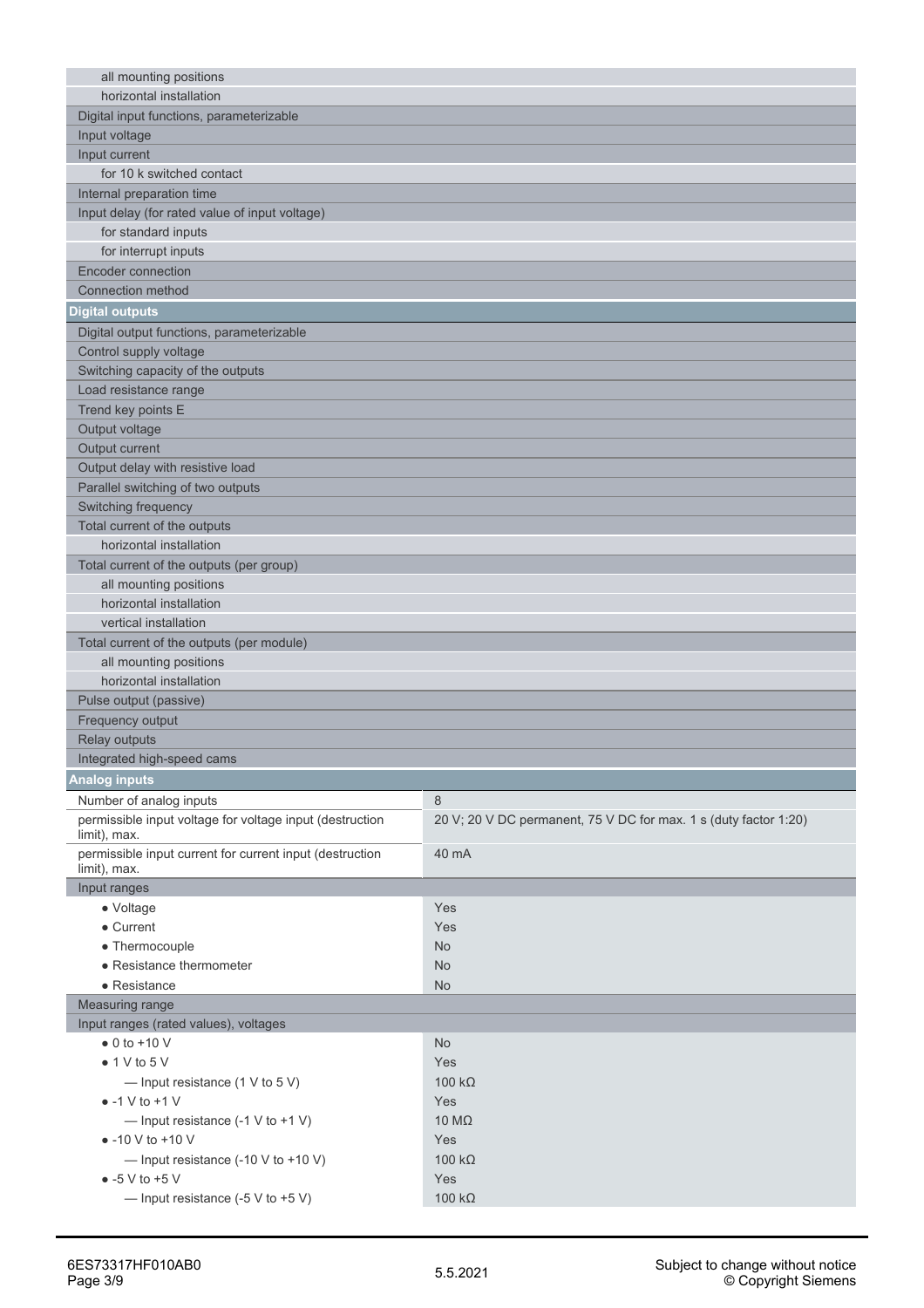| $\bullet$ -500 mV to +500 mV                              | Yes                                              |
|-----------------------------------------------------------|--------------------------------------------------|
| $\bullet$ -80 mV to +80 mV                                | Yes                                              |
| Input ranges (rated values), currents                     |                                                  |
| $\bullet$ 0 to 20 mA                                      | Yes                                              |
| - Input resistance (0 to 20 mA)                           | 50 $\Omega$                                      |
| $\bullet$ -20 mA to +20 mA                                | Yes                                              |
| - Input resistance (-20 mA to +20 mA)                     | 50 $\Omega$                                      |
| $\bullet$ 4 mA to 20 mA                                   | Yes                                              |
| - Input resistance (4 mA to 20 mA)                        | 50 $\Omega$                                      |
| Input ranges (rated values), strain gauges (full bridges) |                                                  |
| <b>Connection method</b>                                  |                                                  |
| Cable length                                              |                                                  |
| · shielded, max.                                          | 200 m                                            |
| <b>Analog outputs</b>                                     |                                                  |
| Output ranges, voltage                                    |                                                  |
| Output ranges, current                                    |                                                  |
| Connection of actuators                                   |                                                  |
| Load impedance (in rated range of output)                 |                                                  |
| Analog value generation for the inputs                    |                                                  |
| Integration and conversion time/resolution per channel    |                                                  |
| • Resolution with overrange (bit including sign), max.    | 14 bit; Unipolar: 14 bit; bipolar: 13 bit + sign |
| • Integration time, parameterizable                       | Yes                                              |
| · Basic conversion time (ms)                              | 52 µs per channel                                |
| • Interference voltage suppression for interference       | none / 400 / 60 / 50 Hz                          |
| frequency f1 in Hz                                        |                                                  |
| Analog value generation for the outputs                   |                                                  |
| Integration and conversion time/resolution per channel    |                                                  |
| <b>Encoder</b>                                            |                                                  |
| Connection of signal encoders                             |                                                  |
| • for current measurement as 2-wire transducer            | Yes                                              |
| • for current measurement as 4-wire transducer            | Yes                                              |
| Connectable encoders                                      |                                                  |
| Incremental encoder                                       |                                                  |
| Encoder signals, incremental encoder (symmetrical)        |                                                  |
| Encoder signals, incremental encoder (asymmetrical)       |                                                  |
| Encoder signals, absolute encoder (SSI)                   |                                                  |
| Encoder signals, IEPE                                     |                                                  |
| <b>Drive axis</b>                                         |                                                  |
| EC motor                                                  |                                                  |
| <b>Errors/accuracies</b>                                  |                                                  |
| Operational error limit in overall temperature range      |                                                  |
| • Voltage, relative to input range, (+/-)                 | 0.4%                                             |
| • Current, relative to input range, (+/-)                 | 0.3%                                             |
| Basic error limit (operational limit at 25 °C)            |                                                  |
| • Voltage, relative to input range, (+/-)                 | 0.25%                                            |
| • Current, relative to input range, (+/-)                 | 0.2%                                             |
| <b>Power electronics</b>                                  |                                                  |
| Control of heating elements                               |                                                  |
| Load connection type                                      |                                                  |
| Setpoint input                                            |                                                  |
| Heating power                                             |                                                  |
| <b>Interfaces</b>                                         |                                                  |
| Video interfaces                                          |                                                  |
| Touch interfaces                                          |                                                  |
| <b>MPI</b>                                                |                                                  |
| <b>PROFIBUS DP</b>                                        |                                                  |
| <b>PROFIBUS PA</b>                                        |                                                  |
|                                                           |                                                  |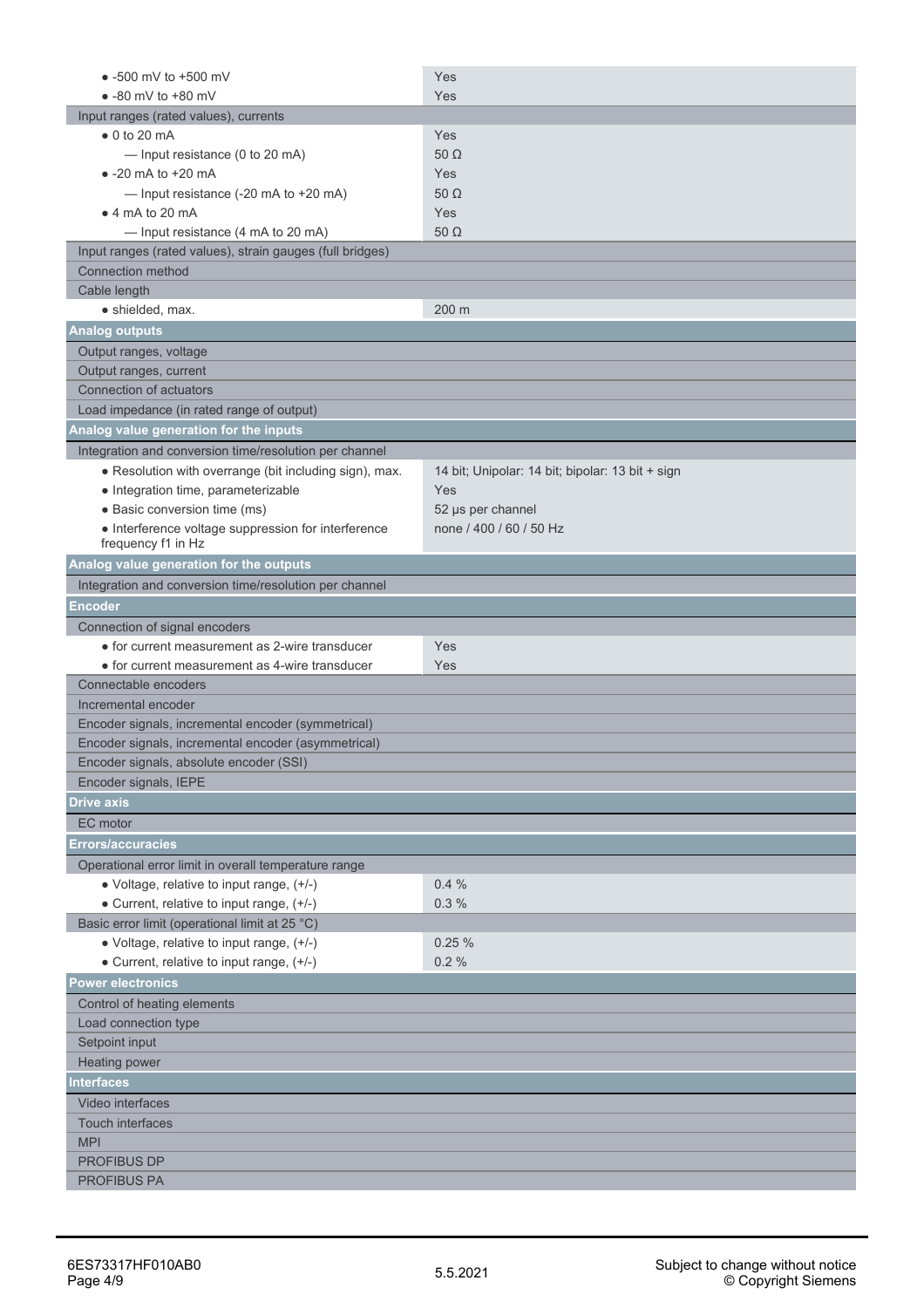| Supports protocol for PROFINET IO |
|-----------------------------------|
| <b>PROFINET</b> functions         |
| <b>Industrial Ethernet</b>        |
| Point-to-point connection         |
| Integrated protocol driver        |
| Telegram length, max.             |
| Transmission rate, 20 mA (TTY)    |
| Transmission rate, RS 422/485     |
| Transmission speed, RS 232        |
| Signals                           |
| ET-Connection                     |
| EtherNet/IP                       |
| AS-Interface                      |
| <b>WLAN</b>                       |
| 1. Interface                      |
| Interface types                   |
| Protocols                         |
| <b>MPI</b>                        |
| PROFIBUS DP master                |
| Services                          |
| PROFIBUS DP slave                 |
| PROFINET IO Controller            |
| Services                          |
| Update time for IRT               |
| PROFINET IO Device                |
| Services                          |
| PROFINET CBA                      |
| Open IE communication             |
| <b>CAN</b>                        |
| <b>BACnet</b>                     |
| 2. Interface                      |
| Interface types                   |
| Protocols                         |
| PROFIBUS DP master                |
| Services                          |
| PROFIBUS DP slave                 |
| PROFINET IO Controller            |
| Services                          |
| Update time for IRT               |
| PROFINET IO Device                |
| Services                          |
| PROFINET CBA                      |
| 3. Interface                      |
| Interface types                   |
| Protocols                         |
| PROFIBUS DP master                |
| Services                          |
| PROFIBUS DP slave                 |
| PROFINET IO Controller            |
| PROFINET IO Device                |
| Services                          |
| PROFINET CBA                      |
| 4. Interface                      |
| Interface types                   |
| Protocols                         |
| PROFIBUS DP master                |
| PROFINET IO Controller            |
| <b>Interface types</b>            |
|                                   |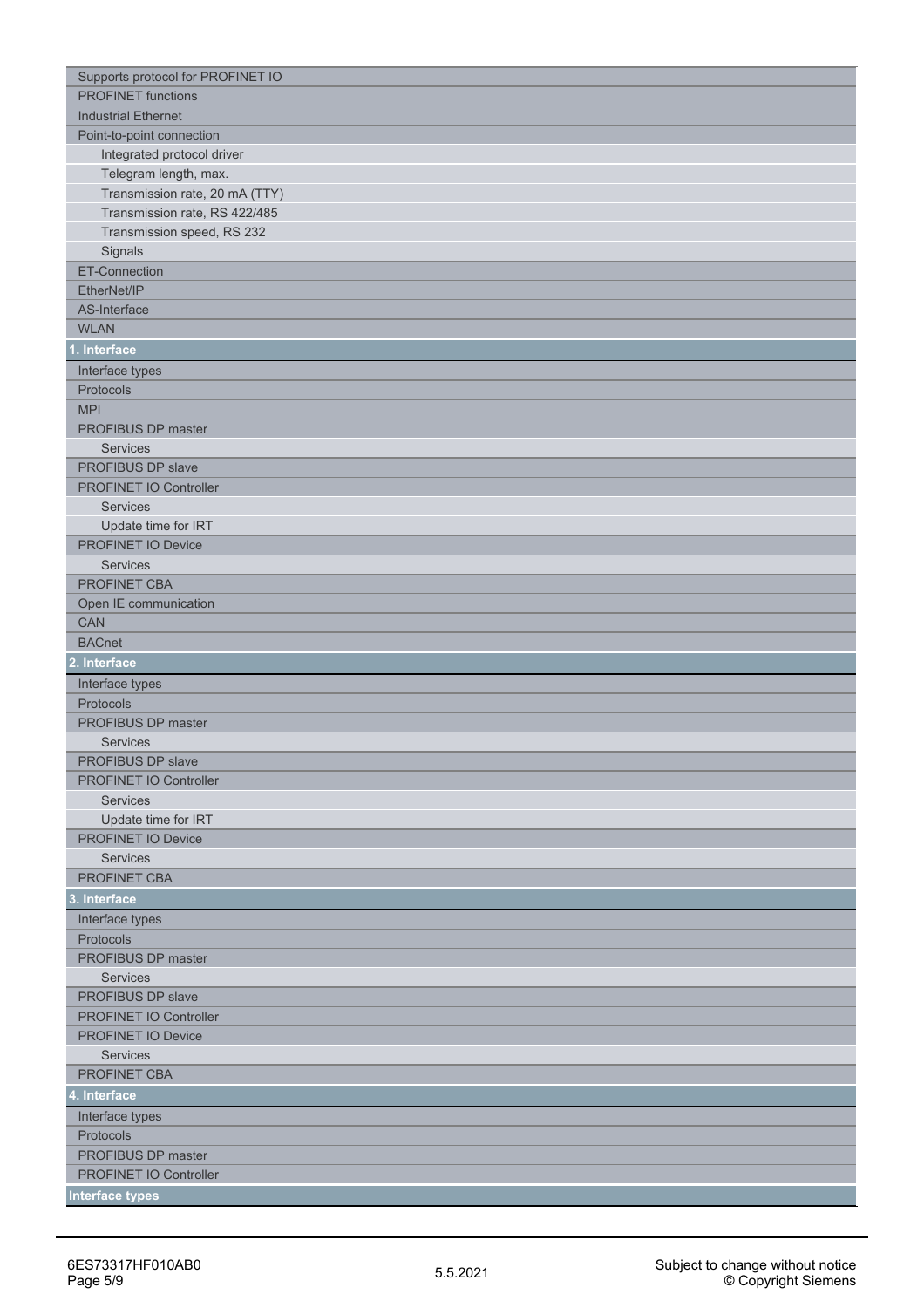| RJ 45 (Ethernet)                                  |                                        |
|---------------------------------------------------|----------------------------------------|
| <b>RS 232</b>                                     |                                        |
| <b>RS 485</b>                                     |                                        |
| <b>RS 422</b>                                     |                                        |
| USB port                                          |                                        |
| <b>Protocols</b>                                  |                                        |
| Protocols (USB)                                   |                                        |
| Protocols (Ethernet)                              |                                        |
| <b>WEB</b> characteristics                        |                                        |
| Protocols (terminal link)                         |                                        |
| Number of connections                             |                                        |
| <b>PROFINET IO Device</b>                         |                                        |
| Redundancy mode                                   |                                        |
| SIMATIC communication                             |                                        |
| EtherNet/IP                                       |                                        |
| Services                                          |                                        |
| <b>Updating times</b>                             |                                        |
| Redundancy mode                                   |                                        |
| Open IE communication                             |                                        |
| Web server                                        |                                        |
| <b>PROFIBUS DP</b>                                |                                        |
| <b>PROFIdrive</b>                                 |                                        |
| <b>DALI</b>                                       |                                        |
| Integrated protocols                              |                                        |
| Freeport                                          |                                        |
| 3964 (R)                                          |                                        |
| <b>OPC UA</b>                                     |                                        |
| <b>Communication functions</b>                    |                                        |
| Global data communication                         |                                        |
| S7 basic communication                            |                                        |
| S7 communication                                  |                                        |
| LOGO! communication                               |                                        |
| S5 compatible communication                       |                                        |
| <b>Standard communication (FMS)</b>               |                                        |
| PROFINET CBA (at set setpoint communication load) |                                        |
| Remote interconnections with acyclic transmission |                                        |
| Remote interconnections with cyclic transmission  |                                        |
| <b>iPAR</b> server                                |                                        |
| Number of connections                             |                                        |
| <b>Fest commissioning functions</b>               |                                        |
| Status/control                                    |                                        |
| Forcing                                           |                                        |
| Diagnostic buffer                                 |                                        |
| nterrupts/diagnostics/status information          |                                        |
| Diagnostics function                              | Yes                                    |
| Alarms                                            |                                        |
| · Diagnostic alarm                                | Yes; Parameterizable                   |
| • Limit value alarm                               | Yes; Parameterizable, channels 0 and 2 |
| <b>Diagnoses</b>                                  |                                        |
| · Diagnostic information readable                 | Yes                                    |
| Diagnostics indication LED                        |                                        |
| • Group error SF (red)                            | Yes                                    |
| <b>Integrated Functions</b>                       |                                        |
| Monitoring functions                              |                                        |
| Safety monitoring functions                       |                                        |
| <b>Counting functions</b>                         |                                        |
| Load cell                                         |                                        |
| Position detection                                |                                        |
|                                                   |                                        |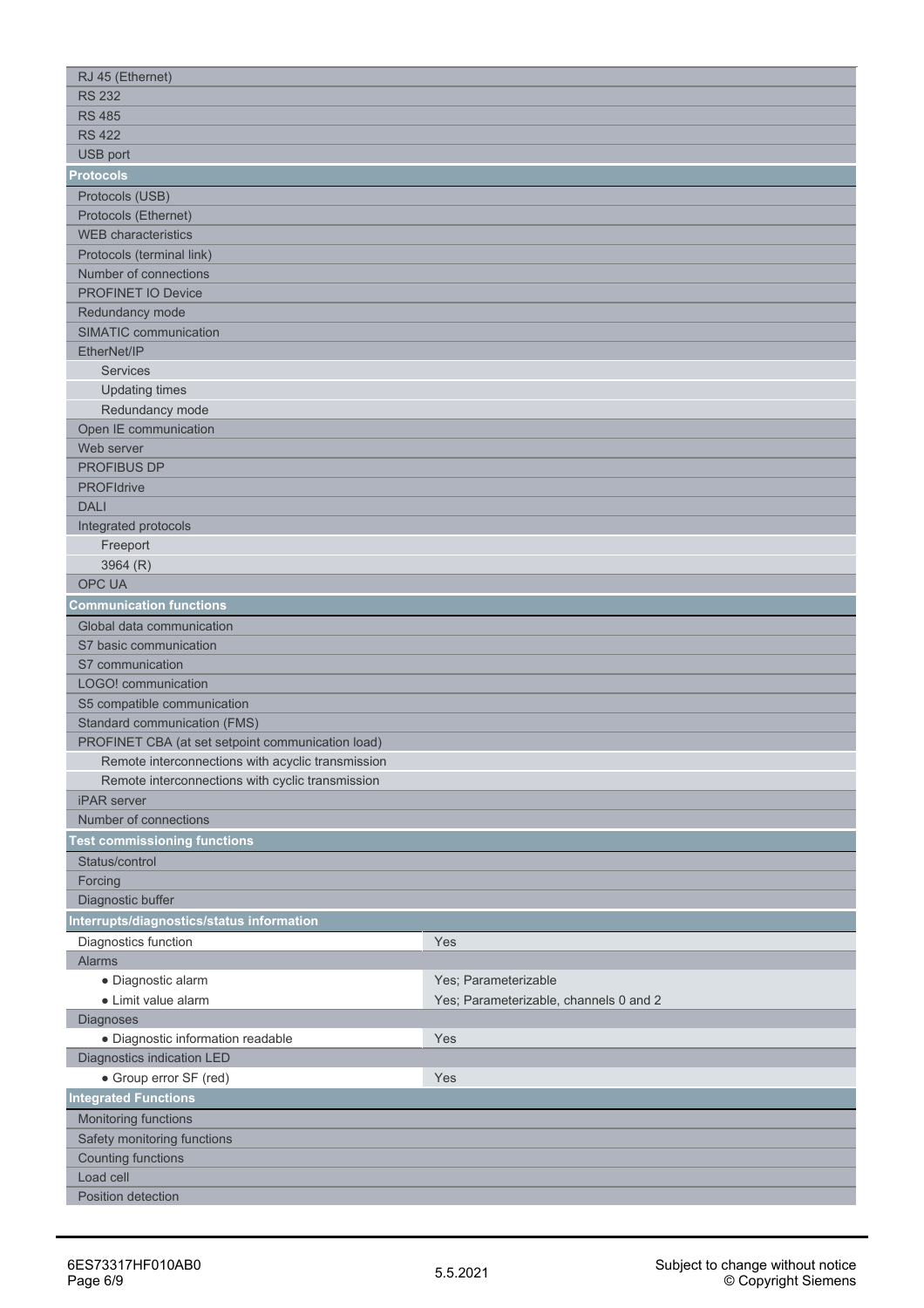| Control technology                                                                            |          |
|-----------------------------------------------------------------------------------------------|----------|
| Step-by-step controllers                                                                      |          |
| Pulse generator                                                                               |          |
| <b>Measuring functions</b>                                                                    |          |
| Operating mode for measured value acquisition                                                 |          |
| Measuring range                                                                               |          |
| Accuracy                                                                                      |          |
| Measuring inputs for voltage                                                                  |          |
| Measuring inputs for current                                                                  |          |
| Measuring inputs for current (Rog. or I/U converter)                                          |          |
| <b>Error limits</b>                                                                           |          |
| <b>Counter</b>                                                                                |          |
| Counting mode                                                                                 |          |
| External gate counters                                                                        |          |
| Counter input 5 V                                                                             |          |
| Counter input 24 V                                                                            |          |
|                                                                                               |          |
| <b>Drive interface</b>                                                                        |          |
| Signal Input                                                                                  |          |
| <b>Potential separation</b>                                                                   |          |
| Potential separation digital inputs                                                           |          |
| Potential separation digital outputs                                                          |          |
| Potential separation analog inputs                                                            |          |
| • between the channels                                                                        | No       |
| • between the channels and backplane bus                                                      | Yes      |
| • between the channels and the power supply of the                                            | Yes      |
| electronics                                                                                   |          |
| Potential separation analog outputs                                                           |          |
| Potential separation channels                                                                 |          |
| Potential separation valve outputs                                                            |          |
| Potential separation counter                                                                  |          |
|                                                                                               |          |
| Potential separation controller                                                               |          |
| <b>Isolation</b>                                                                              |          |
| Isolation tested with                                                                         | 500 V DC |
| <b>EMC</b>                                                                                    |          |
| Interference immunity against discharge of static electricity                                 |          |
| Interference immunity against high-frequency electromagnetic fields                           |          |
| Interference immunity to cable-borne interference                                             |          |
| Interference immunity against voltage surge                                                   |          |
| Interference immunity against conducted variable disturbance induced by high-frequency fields |          |
| Interference immunity to magnetic fields                                                      |          |
| Emission of radio interference acc. to EN 55 011                                              |          |
| Emission of radio interference acc. to EN 55 022                                              |          |
| Standards, approvals, certificates                                                            |          |
| Highest safety class achievable in safety mode                                                |          |
| Highest safety class achievable for safety-related tripping of standard modules               |          |
| Highest safety class achievable for deactivated dark test                                     |          |
| Use in hazardous areas                                                                        |          |
| Marine approval                                                                               |          |
| <b>Ambient conditions</b>                                                                     |          |
| Free fall                                                                                     |          |
|                                                                                               |          |
| Ambient temperature during operation                                                          |          |
| Operation (vertical installation)<br>Air pressure acc. to IEC 60068-2-13                      |          |
| <b>Vibrations</b>                                                                             |          |
| Shock testing                                                                                 |          |
| Resistance                                                                                    |          |
| <b>Coolants and lubricants</b>                                                                |          |
| Fire resistance                                                                               |          |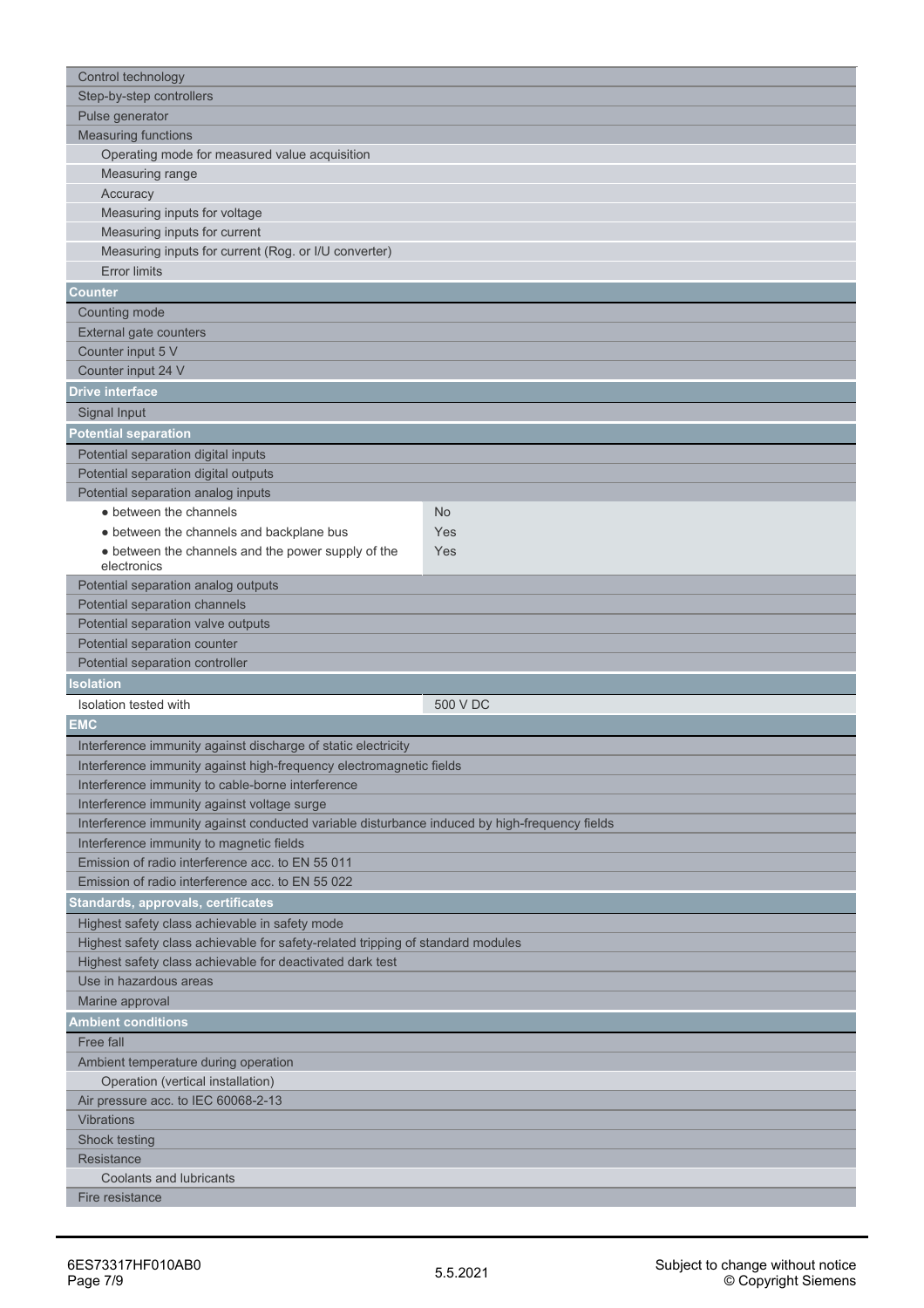| Pollutant concentrations                   |        |
|--------------------------------------------|--------|
| Hardware requirement                       |        |
| Processor                                  |        |
| Graphic                                    |        |
| <b>Operating systems</b>                   |        |
| pre-installed operating system             |        |
| Runs under operating system                |        |
| <b>Software</b>                            |        |
|                                            |        |
| Preinstalled<br>Software functions         |        |
| Multi-user system                          |        |
| Runtime software                           |        |
| Runtime                                    |        |
| <b>Block</b>                               |        |
| Adjustable parameters                      |        |
| Configuration                              |        |
|                                            |        |
| Configuration<br>Configuration software    |        |
| Script languages (Runtime)                 |        |
| Programming                                |        |
| Programming language                       |        |
| Configuration examples                     |        |
| Software libraries                         |        |
| Know-how protection                        |        |
| Access protection                          |        |
| Languages                                  |        |
| Online languages                           |        |
| Functionality under WinCC (TIA Portal)     |        |
|                                            |        |
| Multiproject                               |        |
| Message system<br>Recipe management        |        |
| Variables                                  |        |
| Images                                     |        |
| Image objects                              |        |
| Complex image objects                      |        |
| Attributes for dynamic objects             |        |
| Lists                                      |        |
| Archiving                                  |        |
| <b>Filters</b>                             |        |
| Security                                   |        |
| Data carrier support                       |        |
| Logging through printer                    |        |
| <b>Character sets</b>                      |        |
| Transfer (upload/download)                 |        |
| Process coupling                           |        |
| <b>Functions</b>                           |        |
| <b>Functionality under WinCC Unified</b>   |        |
| Parameter set management (recipes)         |        |
| Image objects                              |        |
| <b>Connection method</b>                   |        |
| required front connector                   | 20-pin |
| <b>ET-Connection</b>                       |        |
| <b>Terminals</b>                           |        |
| Connection I/O signals                     |        |
| Conductor cross-section in mm <sup>2</sup> |        |
| Conductor cross-section acc. to AWG        |        |
| <b>Dimensions</b>                          |        |